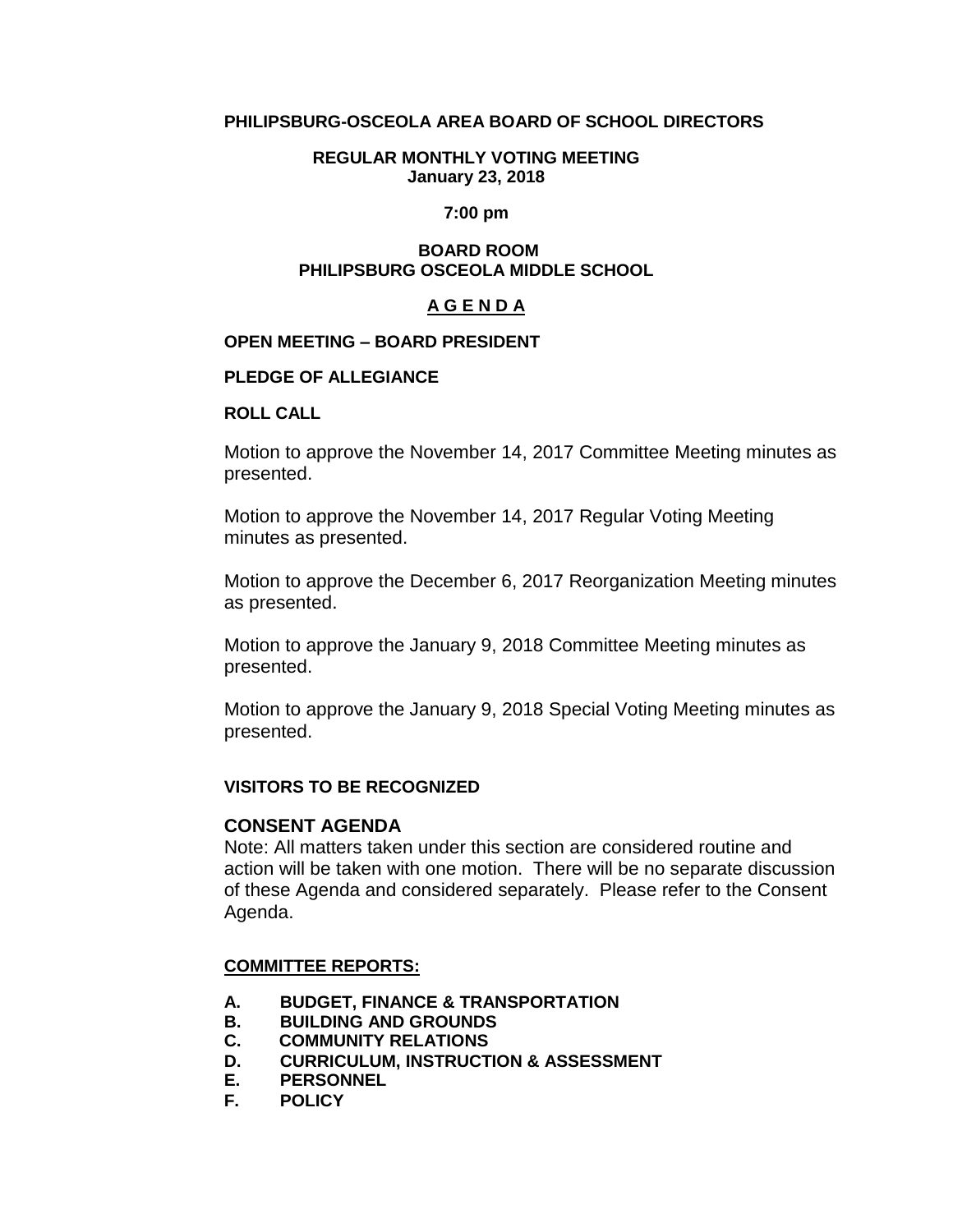- **G. STUDENT AFFAIRS, EXTRA-CURRICULAR, DRUG & ALCOHOL PREVENTION & STUDENT DISCIPLINE**
- **H. TECHNOLOGY**
- **I. OTHER:**
	- **UNFINISHED BUSINESS/NEW BUSINESS**

**ADJOURN MEETING**

# **EXECUTIVE SESSION**

# **FOR PERSONNEL**

**Philipsburg Osceola Middle School Boardroom Beginning at 6:00 pm**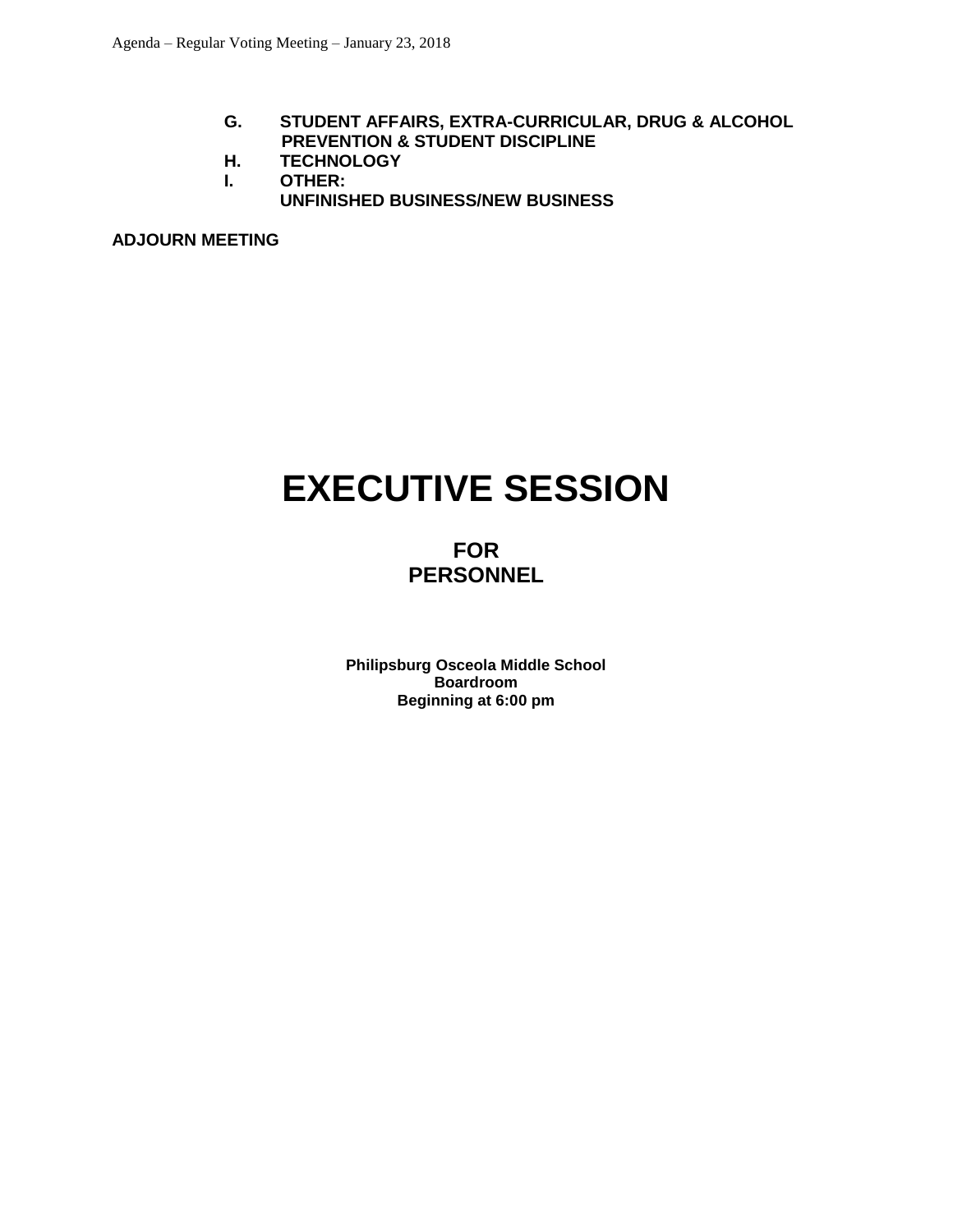# **A. BUDGET, FINANCE and TRANSPORTATION – \*Mr. Miller and Mr. Curtis reporting:**

**1. DISBURSEMENTS –** Motion to approve the following Disbursements from November 9, 2017 through January 18, 2018

| $\mathfrak{F}$ | 44,545.42      | Athletic Account (checks 222233 through 222331)            |
|----------------|----------------|------------------------------------------------------------|
| -\$            | 189,354.53     | Cafeteria Account (checks 509290 through 509324)           |
| $\mathfrak{F}$ | 0.00           | <b>Capital Reserve Account</b>                             |
| ් ති           | 0.00           | <b>Construction Account</b>                                |
|                | \$1,522,936.85 | Construction Clearing Account (checks 22308 through 22323) |
|                | \$4,983,100.19 | General Account (checks 41462 through 41938)               |
|                |                | (includes Federal Programs)                                |
|                | 20,411.08      | Student Activities Accts (checks 814459 through 814492)    |
|                | \$6,760,348.07 | <b>GRAND TOTAL</b>                                         |

Payroll for January 2, 2018 was \$632.80 Payroll for January 12, 2018 was \$463,712.79

- **2. FINANCIAL REPORT –** Motion to approve financial reports as provided by Mr. Conte during the January 9, 2018 Committee meeting.
- **3. BOOSTER CLUB REPORT –** Motion to approve the P-O Cross Country Booster Club Financial Report, as presented.
- **4. REMOVING RESTRICTED DESIGNATION –** Motion to approve removing restricted designation from Technology CD and use for general fund purpose in the amount of \$10, 664.00.
- **5. LONG'S MOTOR BUS CO. DRIVERS -** Motion to approve the following van driver for Long's Motor Bus Co. for the 2017-2018 school year.

Michelle Myers Andrew Mandel

- **6. RESOLUTION –** Motion to approve adopting the resolution for the 2018 real estate tax rate not to exceed the Act 1 index of 3.4% as published by the PA Dept. of Education.
- **7. SALE OF DRIVERS ED CAR –** Motion to approve selling the former drivers education car, Chevrolet Impala, for \$200.00 to Wayne Dixon.
- **8. SALE OF WRESTLING MATS –** Motion to approve selling wrestling mats for \$1,000.00 to Duvall Enterprise.
- **9. SURETY AGREEMENT –** Motion to approve surety agreements to install improvements at athletic complex, as presented.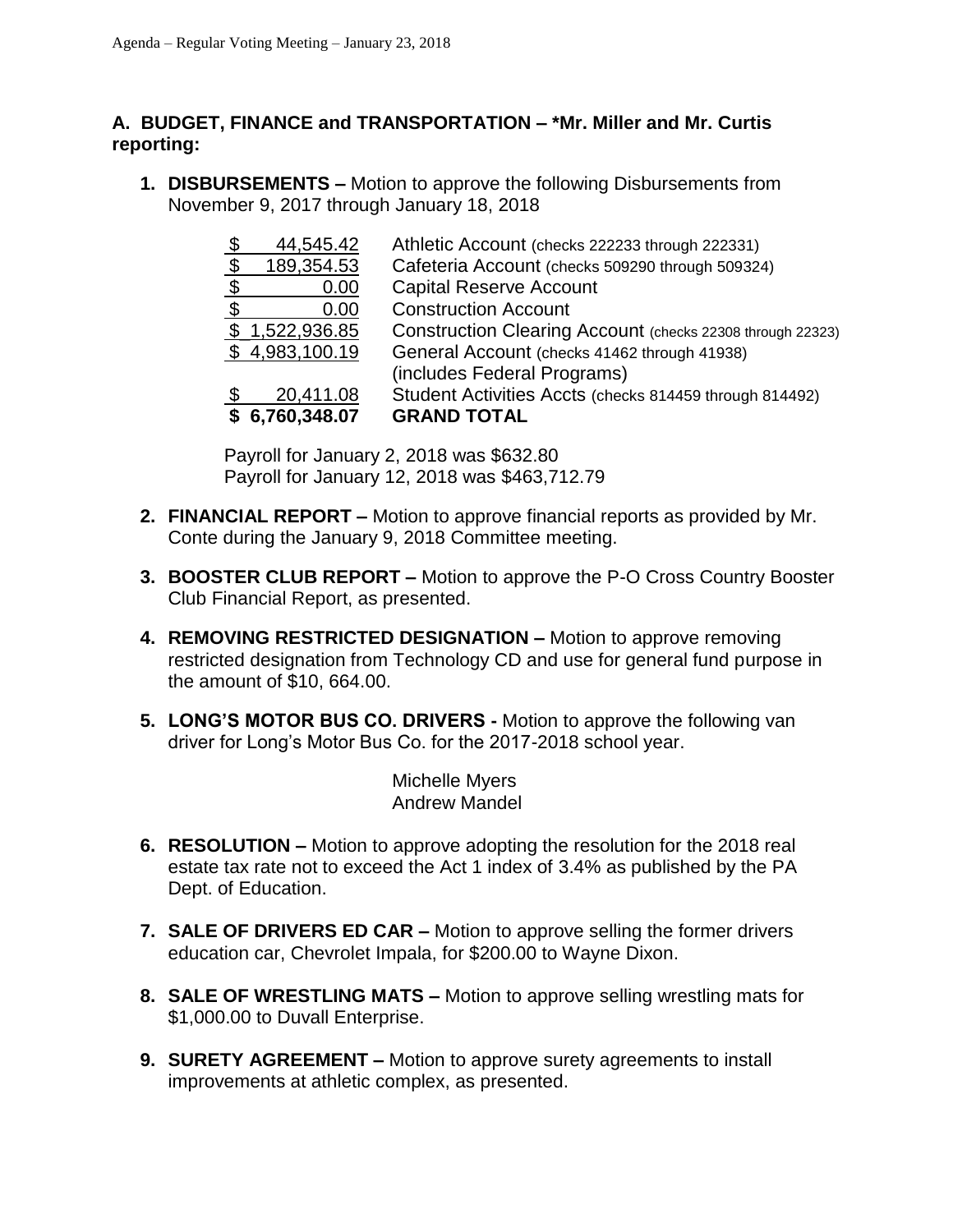**10.CORRECTIVE ACTION PLAN –** Motion to approve the corrective action plan for findings, by the auditor general, according to their report dated January 2016.

# **B. BUILDING AND GROUNDS – \*Mr. Curtis and Ms. McGee reporting:**

**C. COMMUNITY RELATIONS – \*Mr. Jeffries and Mr. Miller reporting:**

# **D. CURRICULUM, INSTRUCTION and ASSESSMENT – \*Mrs. Lamb and Mrs. Bush reporting:**

- **1. FIELD TRIP REQUESTS –** Motion to approve field trip requests as presented.
- **2. MEMORANDUM OF UNDERSTANDING –** Motion to approve a Memorandum of Understanding between Wilkes University School of Education Reading Specialist Program in partnership with Philipsburg-Osceola Area School District, as presented.

## **E. PERSONNEL COMMITTEE – \*Mrs. Bush and Mrs. Lamb reporting:**

**1. TENURE –** Motion to approve the following teachers for tenure.

Michelle Beard **Rachel Martinie** Ashlea Cowher **Charlo Combina Combina**<br>Kelsey Jean Miles Darling Rachelle Sidor Kelsey Jean Miles Darling Rachelle Sidorick Andrew Davidson Kaitlin Walker Holly Foley **Amanda Woods** 

- **2. DISTRICT WIDE CUSTODIAN –** Motion to approve hiring Timothy Rice as a 5.0 hour District Wide Custodian, effective February 7, 2018.
- **3. UNPAID DAYS –** Motion to approve a request from a district employee for unpaid days on December 1, 6, 7, 8, 11, 15, 2017 and January 9,10,11 2018, due to exhausting all sick and personal days.
- **4. EARLY BIRD AGREEMENT –** Motion to approve the Early Bird Agreement between the POEA Teachers Union and the Philipsburg-Osceola Area School District, effective upon final approval of the solicitor for the dates of July 1, 2018 through June 30, 2023.
- **5. INTERN –** Motion to approve the following intern for the 2017-2018 school year.

**INTERN MENTOR** Kathryn Hinsey Michael Willis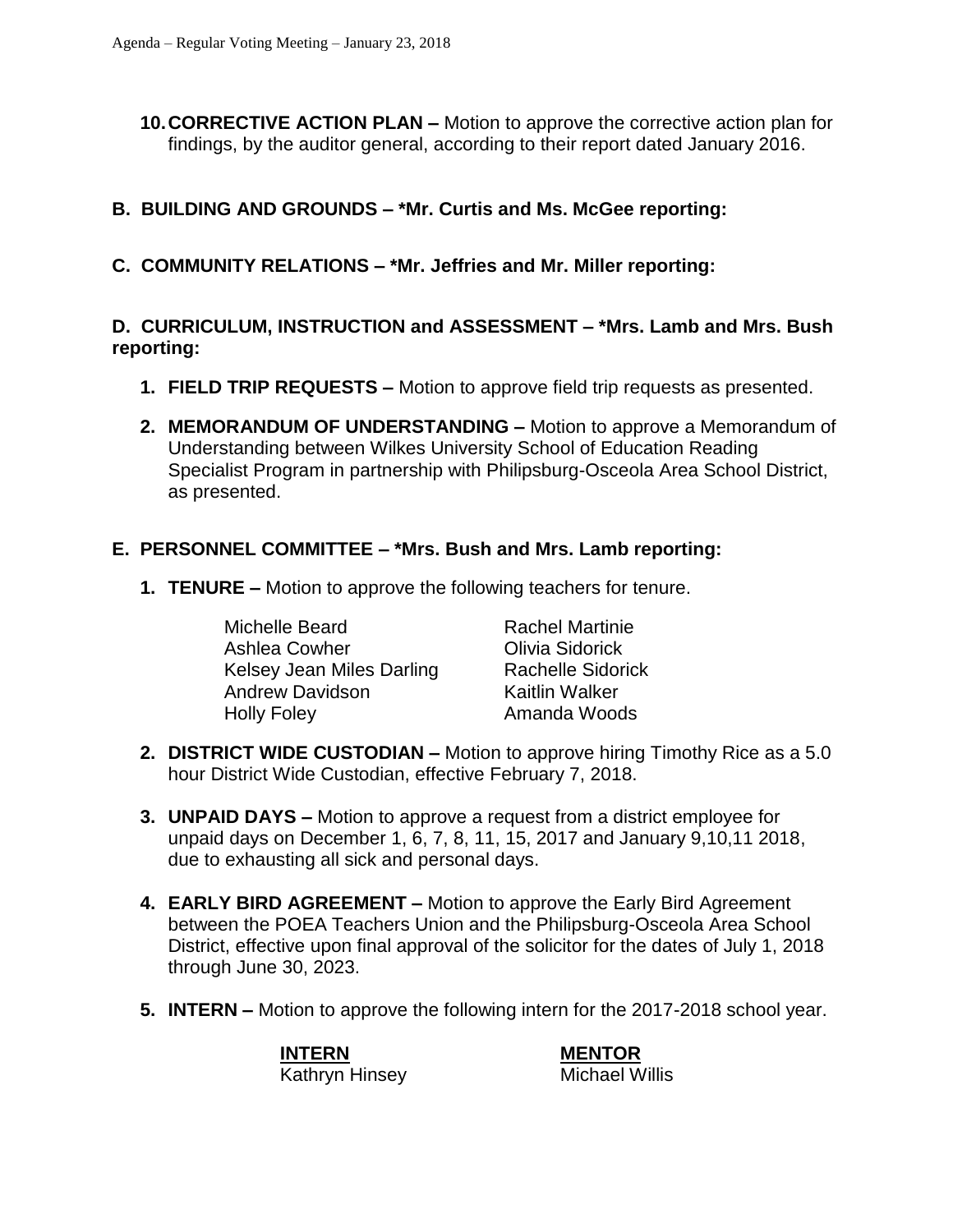**6. STUDENT TEACHER –** Motion to approve the following student teachers for the 2017-2018 school year.

**STUDENT TEACHER MENTOR**

Emily Meersand Beth Dunlap

- **7. RESIGNATION –** Motion to approve accepting the resignation of Rachel Martinie as a Spanish teacher at the senior high, effective the close of business on June 1, 2018.
- **F. POLICY COMMITTEE – \*Ms. McGee and Mr. Massung reporting:**
	- **1. REVISE OATH OF OFFICE 004 – BOG -7 -** Motion to approve revising 004- BOG-7 – Oath of Office, as presented.
	- **2. ADMINISTRATIVE REGULATION 324-** Motion to approve Administrative Regulation 324 – AR-0 – Personnel Files, as presented.

# **G. STUDENT AFFAIRS, EXTRA-CURRICULAR, DRUG & ALCOHOL PREVENTION & STUDENT DISCIPLINE – \*Mrs. Droll and Mr. Jeffries reporting:**

- **1. RESIGNATION –** Motion to accept the resignation of Kyle Kelly as the Assistant Director Fall Play – Senior High.
- **2. RESIGNATION –** Motion to accept the resignation of Erin Swatsworth as the Middle School Assistant Volleyball Coach, effective December 19, 2017.
- **3. RESIGNATION –** Motion to accept the resignation of Katie Treese as the Girls' Middle School Soccer Head Coach, effective immediately.
- **4. RESIGNATION –** Motion to accept the resignation of Craig Fink as the Varsity Assistant Cross Country Coach, effective immediately.
- **5. EXTRA-CURRICULAR POSITIONS -** Motion to approve the following persons for extra-curricular positions for the 2017-2018 school year.

Michael Mallin Wrestling Volunteer David Hart **Wrestling** Volunteer

**Name Sports/Activity Remuneration** 

Kris Matson **Non-teaching Per the contract**